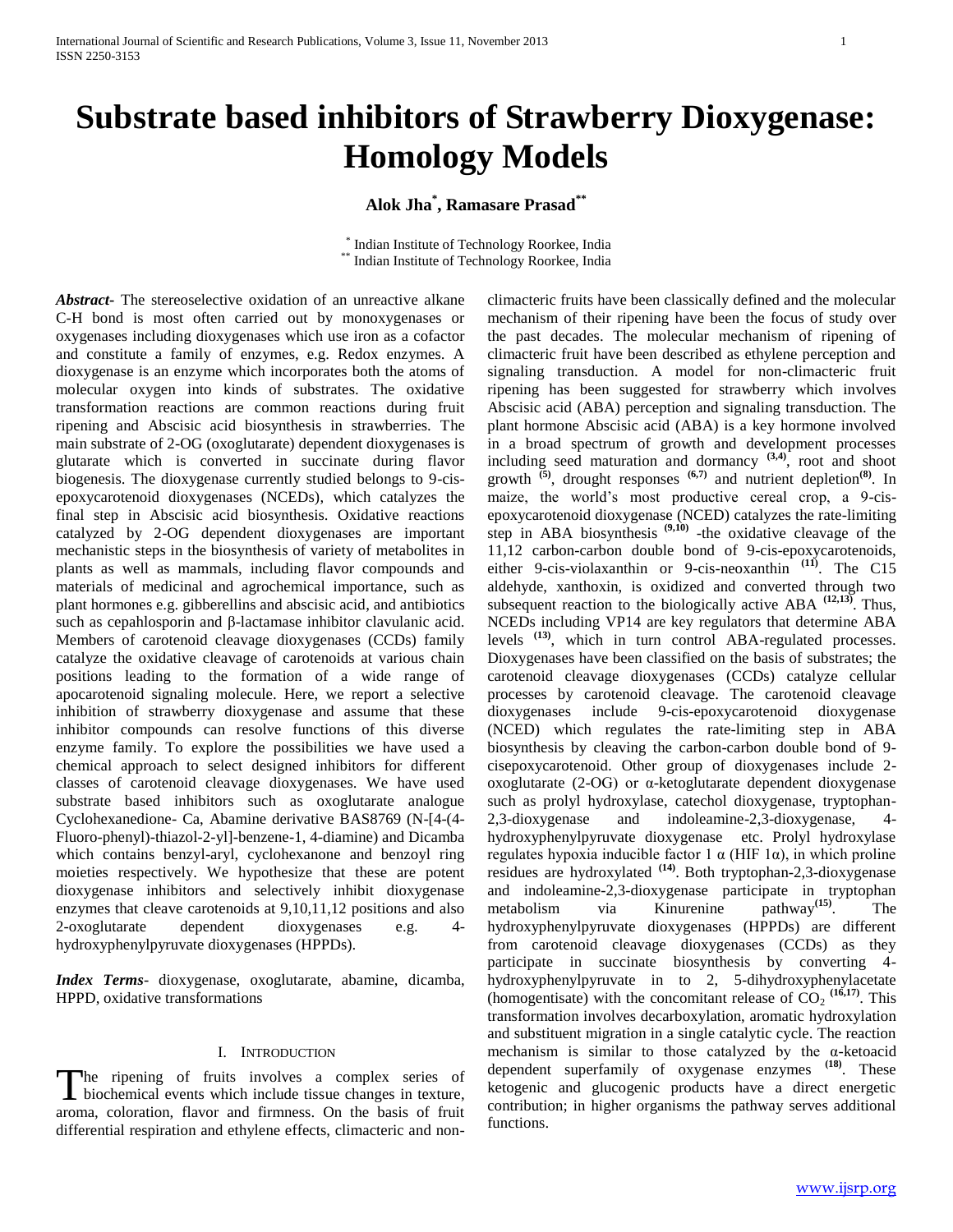Carotenoids are synthesized in plants and microorganisms as photoprotective molecules and important components in animal diets, an example being β-carotene (pro-vitamin A). The oxidative cleavage of carotenoids occurs in plants, microorganisms and animals and leads to the release of a range of apocarotenoids that function as signaling molecules with diverse functions <sup>(19)</sup>. In insects the visual pigment retinal is formed by oxidative cleavage of β-carotene β-15,15′ dioxygenase **(20)** . Retinal is produced by an orthologous enzyme in vertebrates, where, it is converted to retinoic acid, which is also a regulator of differentiation during embryogenesis **(21)** . A distinct mammalian CCD is believed to cleave carotenoids asymmetrically at the  $9,10$  position  $(22)$ , that is involved in the metabolism of dietary lycopene<sup>(23)</sup>. The plant volatiles β-ionone and geranylacetone are produced from an enzyme that cleaves at the 9,10-position  $(24)$  and the pigment α-crosin found in the spice saffron results from an 7,8-cleavage enzyme **(25)** .

 The advent of detailed structural information on the molecular target sites of agrochemical now allows a rational target site based approaches to improve both selectivity and potency towards the pathogen species and away from nontarget organisms. One enzyme that is potentially complaisant with such an approach is 4-hydroxyphenylpyruvate dioxygenase (HPPD), the target site for recently commercialized herbicides and therefore of great interest for the design of novel herbicides  $(26, 26)$ **27)**. In mammals the enzyme has an important role in the catabolism of tyrosine. Deficiency of these enzymes in humans causes type III tyrosinemia, a rare autosomal recessive disorder characterized by elevated serum tyrosine levels, neurological symptoms and mental retardation **(28-31)** . Inhibitors of HPPDs have found use as drugs for the treatment of type I tyrosinemia by blocking the formation of toxic catabolites derived from tyrosine in these disease conditions **(32)** . In plants, HGA formed by HPPD activity is utilized as the aromatic precursor for tocopherols and plastoquinone **(33)** . Plastoquinone is the redox cofactor for phytoene desaturase, a key enzyme in the biosynthesis of photoprotectant carotenoids **(33)** . The loss of these essential phytoprotectants result in the intense and characteristic bleaching of new plant growth by application of HPPD inhibitors herbicides leading to plant death.

# II. SUBSTRATE BASED INHIBITOR DESIGN

 Considerable success has been obtained in probing function and substrate specificity of CCDs in their native biological contexts, particularly in plant species with simple genetic systems or that are amenable for genetic approaches. CCDs are often active against a broad range of substrates and in many cases the true in vivo substrate of a particular CCD remains unknown. Therefore, to investigate both apocarotenoid and CCD functions in their native cellular environment different small molecules can be applied easily to a broad range of species, their application can be controlled to provide detailed studies of biological functions, and individual proteins or whole protein classes may be targeted by varying the specificity of the small molecules. Notably, functions of plant hormones gibberellins, brassinosteroids and abscisic acid have been successfully probed using this approach by adapting triazoles to inhibit specific cytochrome P450 monoxygenases involved in the metabolism of

these hormones **(34)** . In the case of CCD family the tertiary amine Abamine **(35)** and the more active AbamineSG **(36)** have been reported as specific inhibitors of NCED, while Abamine was used to show new functions of abscisic acid in legume modulation **(37)** . However, other selective inhibitors for other types of CCD are also known, CCD inhibitor based on hydroxamic acid where variable chain length was used to direct inhibition of CCD enzymes that cleave carotenoid at specific positions. We, therefore, report a novel combination of inhibitors for dioxygenase enzyme superfamily and demonstrate the use of such novel strawberry dioxygenase inhibitors to control disadvantages of the dioxygenase in the model plant.

#### III. RESULTS AND DISCUSSION

### **Dioxygenase selective inhibition:**

 9-cis-epoxycarotenoid dioxygenases are proposed to be a dioxygenase with a mechanism involving a carbon-carbon intermediate followed by formation of a dioxetane ring or Criegee rearrangement prior to cleavage**(11,38,39) .** The dioxygenase inhibitors which have been previously reported elsewhere for different types of dioxygenases are most likely based on chemical structure modifications in various dioxygenase substrates or natural inhibitors. It was reported that the tertiary amine Abamine is a reversible competitive inhibitor of NCEDs and it inhibited Abscisic acid biosynthesis in plants **(35)** and Abamine SG with an extended three carbon linker between the methyl ester and nitrogen was subsequently developed with an improved activity **(36)** . Similarly, the 2-oxoglutarate (2-OG) dependent dioxygenase substrate 2-oxoglutarate analog Cyclohexanedione-Ca may inhibit this type of dioxygenases. Chemical compounds containing amines, imidazole are potential dioxygenase inhibitors such as plant hormone auxin based synthetic compounds 2,4-D (2,4-Dichloroacetic acid) and Dicamba (2-methoxy 3,6 chloroacetic acid) can inhibit dioxygenase functions. These chemical compounds act on the methyl group of the substrate. Here, we report the 2-OG glutarate analog Cyclohexanedione-calcium or Cyclohexanedione-Ca, Abamine derivative BAS8769 and Dicamba as potential 2-OG dependent dioxygenase, 9-cis-epoxycarotenoid dioxygenase and 4-hydroxyphenylpyruvate dioxygenase inhibitors. The precise mechanism of action of Abamine is uncertain but our hypothesis was that the protonated amine mimics a carbocation intermediate in the catalytic mechanism with the oxygenated aromatic ring bound in place of the hydroxyl-cyclohexyl terminus of the carotenoid substrate **(38)** . Inhibition may be due in part by chelation of the essential metal ion cofactor by the methyl ester of Abamine. However, a lot of Abamine derivatives have been reported, for example an Abamine derivative containing an acid group (-COOH) in place of the methyl ester was not active **(36)** even though theoretically this should be more effective at binding the iron cofactor. Hydroxamic acids are known to act as inhibitors of several classes of metalloenzymes such as matrix metalloprotease by chelation of the essential metal ion cofactor **(40)**. Therefore, we selected hydroxamic acid derivative or Abamine derivative N-[4-(4-Fluoro-phenyl)-thiazol-2-yl] benzene-1,4-diamine or BAS8769 in which hydroxyl-cyclohexyl terminus of the carotenoid has been mimicked as above by an oxygenated ring and the hydroxamic functional groups are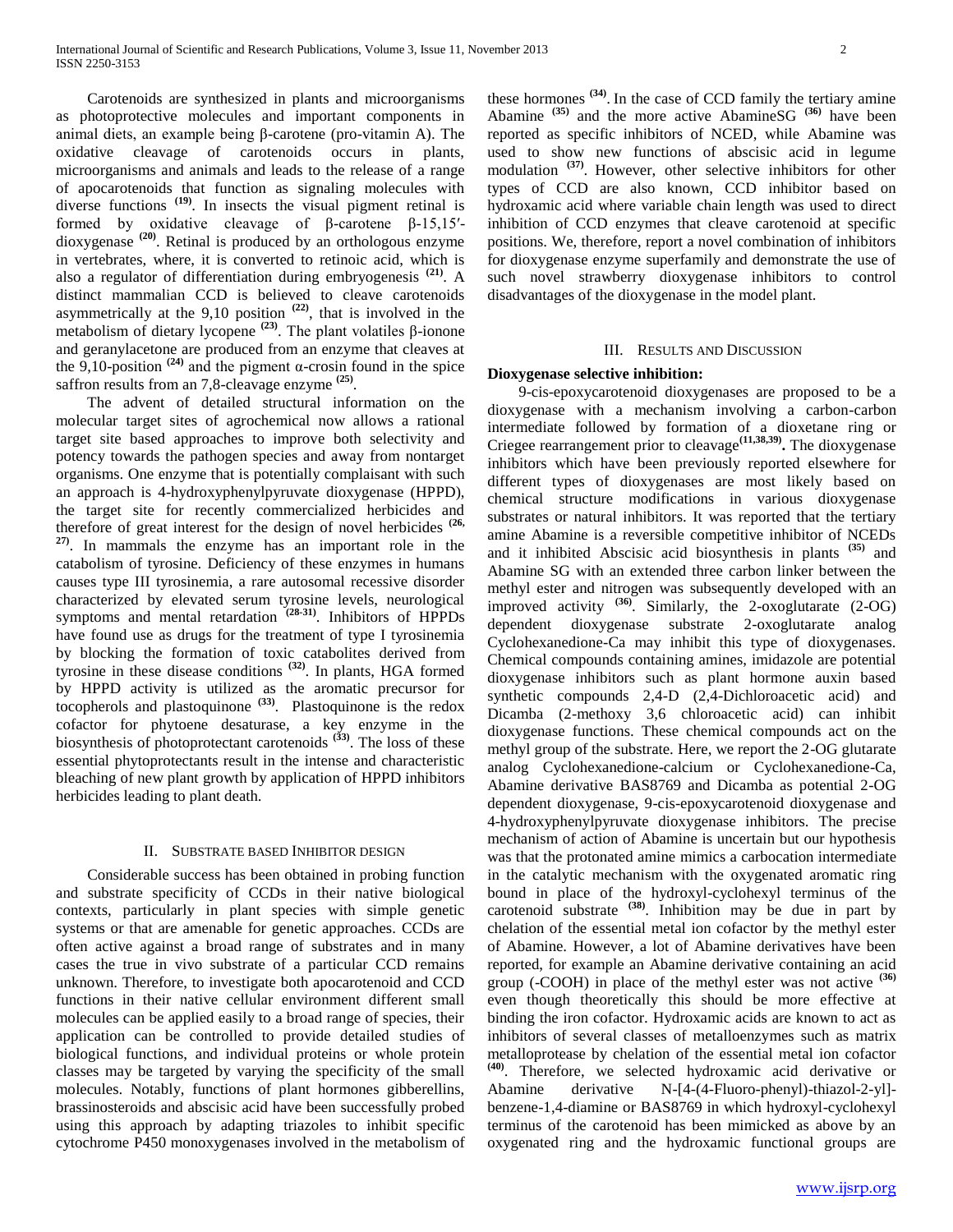positioned at variable distance from the aromatic ring. We searched for different aryl-C<sub>3</sub>N analogues, aryl-C<sub>2</sub>N and aryl- $C_1N$  analogue and selected BAS8769 from the database. The compound BAS8769 contains 4-fluorobenzyl group that has been found to promote activity in the Abamine series **(35)**, also the thiazole group includes in the selection of hydroxamic acid or Abamine derivative BAS8769. The coupling of the appropriate acid with a substituted o-benzyl hydroxylamine and the carbon spacer from the cyclohexyl moiety was involved in the selection of BAS8769. Our hypothesis was that the halogenated i.e. chlorinated or fluorinated aromatic ring side chain compounds can be potential inhibitors for this class of dioxygenases,



 **c** 

 **e** 

 **Fig. 1 Dioxygenase substrate based inhibitors: a,b** represent abamine derivative compound BAS8769. **c,d** represent oxoglutarate analogue Cyclohexanedione-ca. **e,f** represent Dicamba. The correct positioning of hydroxamic ring in the active site is required for competitive binding, the phenyl or benzoyl rings of inhibitors are anchored in the hydrophobic base of the substrate binding pocket. Cyclohexanedione-Ca is in a hanging position supported by Phe528 residue, while Phe531 and Arg67 form the base of substrate binding pocket. BAS8769 and Cyclohexanedione-Ca shows superficial interaction with the residues in the substrate binding pocket whereas Dicamba is deeply anchored in the substrate binding pocket and its benzoyl moiety and chloroacetic side chain are interacting with residues His225 and Phe531 respectively, that are involved in forming walls of substrate binding pocket.

therefore, the study remains focused on inhibitors containing such aromatic rings e.g. 4-Fluoro-phenyl rings in BAS8769, chloroacetic acid in Dicamba. The 2-OG dependent dioxygenase inhibitor Cyclohexanedione-Ca, which is 2-OG analogue, contains calcium as calcium plays important role in the diverse functions of dioxygenases. Biochemical studies of plant species susceptible to Cyclohexanedione herbicides indicated that these herbicide inhibitors inhibit acetyl co-A carboxylase in grasses **(41)**, however, these inhibitors could be effective also in broadleaf plants depending on the sensitivity.



 The interaction of BAS8769 and Cyclohexanedione-Ca and Dicamba with dioxygenase involves certain conserved residues. However, residues interacting with BAS8769 and Cyclohexanedione-Ca are similar but Dicamba has different interaction pattern, this indicates similarity and difference in the chemical structure of these substrates. All these substrates are aromatic ring compounds with varying side chains, BAS8769 and Cyclohexanedione-Ca are modified as the aromatic ring contains Fluoro-phenyl and Thiazole side chains in BAS8769 and in Cyclohexanedione-Ca the aromatic ring contains  $C_2H_5O$ and  $CH_3(CH_2)_2$ - and  $C_2H_5S$ - groups as side chain. The synthetic auxin inhibitor Dicamba contains dichloro- and methoxy- groups on benzene ring, which makes electron centered at the aromatic ring and a potential target for electrophilic reactivity, while in some cases nucleophilic reactions are also a possibility. We propose a reaction mechanism for binding of these substrates, the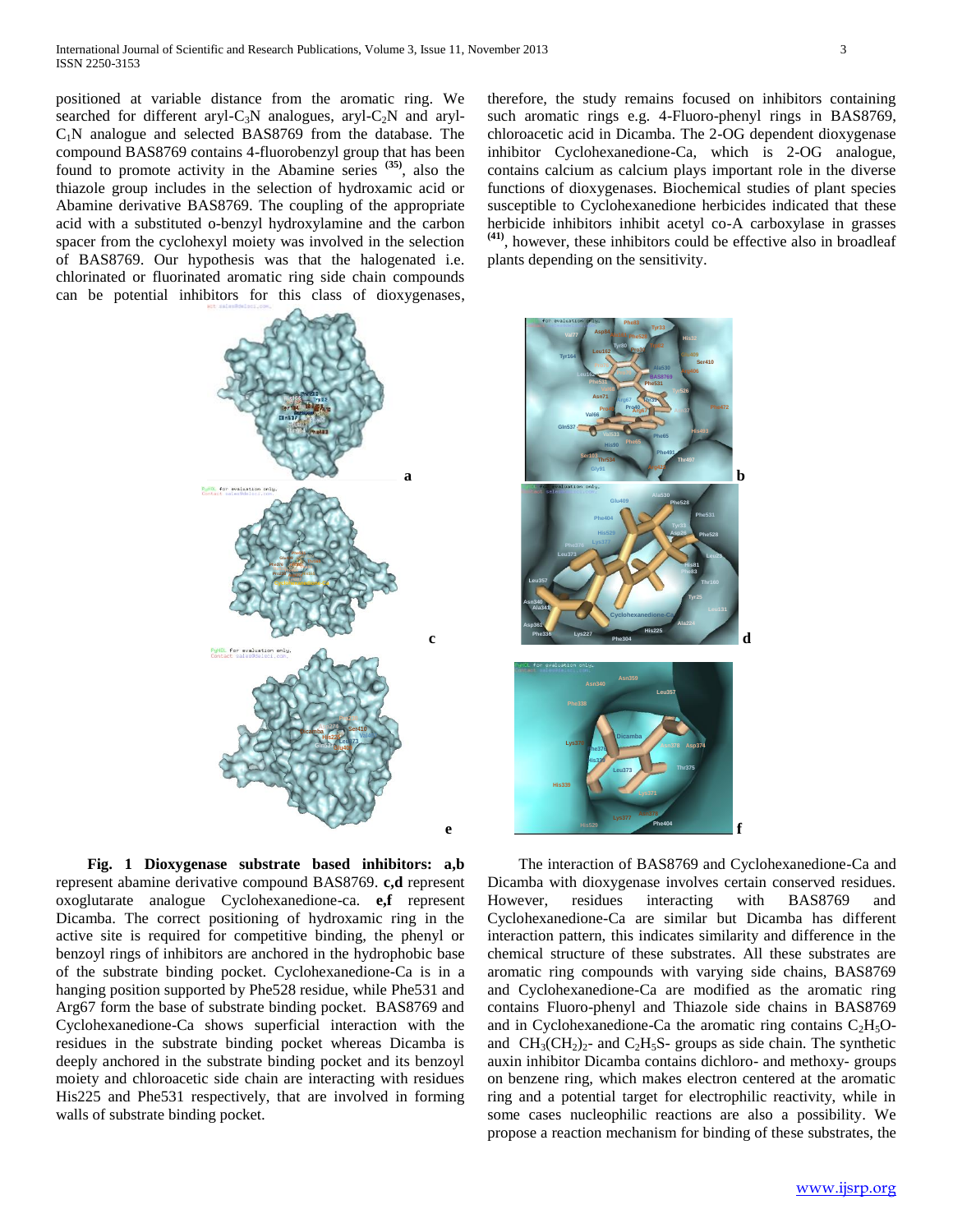way of access to the catalytic site and the mode of binding in the substrate binding pocket is crucial to determine accurately how the inhibition occurs, however, the chemical groups on inhibitors and interacting residues can indicate the mechanism behind the inhibition process. The co-ordination geometry of inhibitor binding is consistent with that of other enzymes of dioxygenase superfamily thus we are able to propose that certain specific mechanism is applied in such cases. The most plausible explanations to the mechanistic possibilities are the presence of specific motifs which lead to activation of the substrate and reactions associated with enzymatic activity. The proposed mechanism involves the ionic or radical mechanism for substrate intermediate generation which in turn inhibits the dioxygenase enzyme activity. The reaction of dioxygenase substrate with dioxygen to form a hydroperoxide which upon a nucleophilic attack on neighboring alkene forms a dioxetane which in the presence of water gets exposed to form epoxide. The iron-oxo intermediate, then carries out hydroxylation at benzylic position or electrophilic hydroxylation at C-1 of the aromatic ring

followed by a 1, 2-alkyl shift e.g. Dicamba **(1,2)** . The inhibition is possible and evidences suggest that the substrate analogues in which hydroxymethyl substituent is positioned in an axial orientation with the cyclohexanone ring can be potential dioxygenase inhibitors, indicating that the conformations adopted by the hydroperoxide is important e.g. Cyclohexanedione-Ca. The exposure of mononuclear iron (II) complex to oxygen leads to the concomitant oxidative decarboxylation of a benzyolformate ligand and the hydroxylation of a nearby aryl ring in the ligand e.g. BAS8769. The reactivity of this complex therefore effectively mimics the reactivity of this class of dioxygenases. The type of hydroxylation reaction in which the reaction proceeds via three oxygens, two oxygens are derived from dioxygen and another one is derived from water, this labeling pattern can be explained by a similar transformation to give an epoxyquinone intermediate, followed by base- catalyzed epoxide opening by water and ketone reduction  $(1,2)$ .



**Fig. 2 Dioxygenase inhibitor interactions. a. Cyclohexanedione-Ca b. BAS-8769 c. Dicamba**

 The residue Phe83 interacts with the oxygen atom of the cyclohexanone ring of Cyclohexanedione-Ca. Other residue Thr160 forms polar interaction with the cyclohexanone ring, whereas, in BAS8769 these residues interact differently. Phe83 interacts with the benzyl-aryl ring of BAS8769 by forming a  $\pi$ - $\pi$ interaction, while Thr160 is interacting with the carbon atom of the benzyl-aryl ring. Other residues, Glu174 including active site residues His339 and His273 in Cyclohexanedione-Ca, are interacting with the carbon atoms of cyclohexanone ring. These are hydrophobic interaction but in the case of BAS 8769, His273 forms polar interaction with the hydrogen atom, while its carbon atom interacts with nitrogen atom of cyanoaryl ring of the substrate. His 273 also forms  $\pi$ - $\pi$  interaction with the benzyl ring carbon atoms and with hydrogen atoms of the phenyl ring of BAS8769; it forms cation- $\pi$  interaction. The residue Phe338 is interacting with a hydrophobic interaction with carbon atoms of cyclohexanone ring and with oxygen atom it forms a hydrogen bond or a weakly polar interaction in Cyclohexanedione-Ca. In BAS8769, Phe338 forms a  $\pi$ - $\pi$  interaction with the carbon atom of benzyl-aryl ring. The residue Phe338 also interacts with the sulfur atom S1 of thiazole side chain of BAS8769, which suggests that Phe338 is responsible for dioxygenase inhibition by BAS8769. The sulfoxide elimination is an important tool to double bond generation in aromatic rings, the Phe338 interaction with sulfur atom S1 of thiazole group can generate double bond in the phenylalanine ring and the discriminate binding may

participate in dioxygenase inhibition and can also be associated with increased glutathione-S-transferase activity enhancing glutathione conjugation as observed in triazine herbicide inhibitors. This is a common mechanism of atrazine detoxification in some grasses and broadleaf weeds. **(42-45)** Moreover, Phe338 can also induce substrate selectivity by its characteristic cis-cis conformation **(46)** . The residue Phe528 is interacting with benzyl-aryl ring carbon atoms by forming  $\pi$ - $\pi$ interactions, while its carbon atom forms a halogen bond or interact with the fluorine atom F1 of fluoro-phenyl ring of BAS8769. It suggests that Phe528 along with forming the base of the substrate binding pocket, participate to position the hydroxamic acid cyclic end group in the active site to facilitate the inhibitory activity of BAS8769 in this class of dioxygenases. Synthetic auxins act as mimics of natural auxin and are categorized into different classes based on the position of their carboxycyclic acid moieties on their aromatic rings. The classes include phenoxyalkanoic acids (e.g.2,4-D), benzoic acids (e.g. Dicamba) and pyridine-carboxylic acids (e.g. picloram) <sup>(51)</sup>. Overall, effects of auxinic herbicides can be divided into three consecutive phases in the plant: stimulation of abnormal growth and gene expression, inhibition of growth and physiological responses and senescence and cell death **(52)** . The Dicamba interaction with specific amino acid residues in dioxygenase can serve the basis for its mode of actions. The residue His225 is interacting with the oxygen atom of benzoic ring by a polar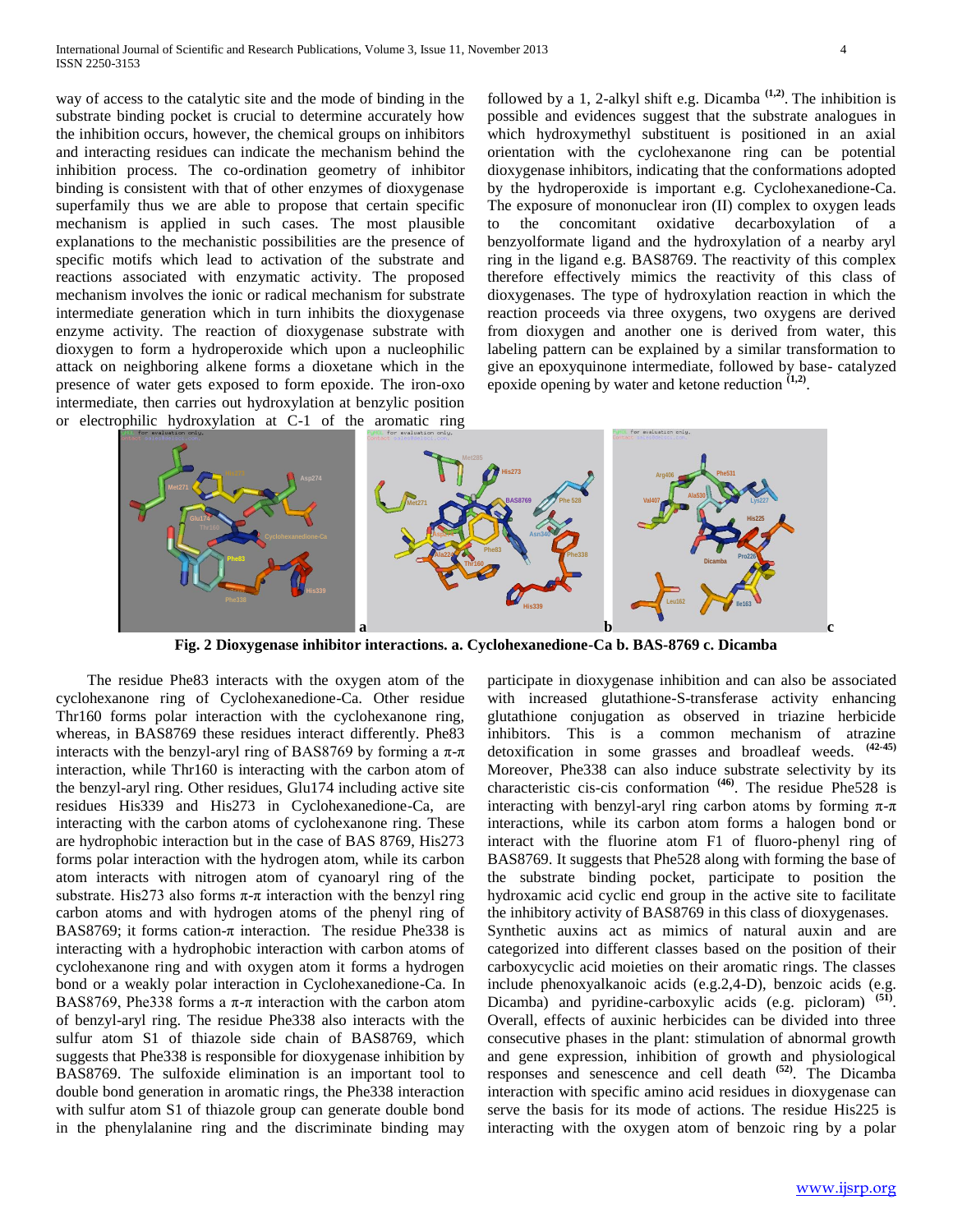interaction or a hydrogen bond, while, forms  $\pi$ - $\pi$  interaction with carbon atoms of the benzoyl moiety, which suggests that His225 can be participating in forming a catalytic triad of homologous residues mechanistically to facilitate the inhibitory activity of Dicamba in this class of dioxygenases. His225 also interacts with the chlorine atom of chloroacetic acid group of Dicamba. The chlorine atom of Dicamba also interacts with the residue Phe531. Other residues, Leu162 and Ala530 can also interact with the chlorine atom. The interactions of Pro226 with the oxygen atom of benzoyl moiety and the nearby residue, Lys227, which provides some stability to the structure and its ammonium group, can be neutralized by the oxygen atom of benzoyl moiety, which involves carbon atoms of Lys227. Other residue, Arg406 interacts with weak polar or hydrophobic interactions with carbon atoms of the benzoyl ring and also with chlorine atom of the chloroacetic acid side chain. Val407 can also interact with the chlorine atom of the chloroacetic acid side chain, while, Thr412 interacts with the benzoyl ring carbon atoms by hydrophobic or weak polar interactions. We suggest that these interactions could have functional significance for Dicamba mode of actions. The purpose of selecting inhibitors of these classes for strawberry dioxygenase was that the inhibitors based on structural mimic of the substrate position an iron chelating hydroxamic acid group within the active site. The positioning of hydroxamic acid group within the active site depends on the distance between the hydroxamic acid group and an aromatic ring, all the inhibitors that we have selected can achieve this, as the distances match within the carotenoid substrate between the proximal cyclic endgroup and the cleavage site. Dioxygenase structures of known types indicate that cleavage position is determined by the distance between the Fe(II) catalytic centre and the opening of the long non-polar tunnel that allows the access to carotenoid substrates **(47)** . The cleavage of monocyclic γ-carotene in Nostoc sp. CCD(NosCCD), for example occurs at 7′,8′-position where the proximal terminus is linear, but at 9,10-position where the proximal terminus has a more compact cyclic end group **(48)** , indeed, this suggested that the cyclic end group arrested at the entrance of the tunnel. We predict from the structure model of strawberry dioxygenase for inhibitor mechanism, that the aryl- $C_1N$ , aryl- $C_2N$ , and aryl- $C_3N$  compounds would be selective for 7,8, 9,10 and 11,12 cleavage reactions **(49,50)**, however, we also speculate that these inhibitors may have 15-15' specificities <sup>(49)</sup>, they all still maintain a somewhat greater selectivity toward the 9,10 and 11,12 cleavage. These inhibitors Cyclohexanedione-CA, BAS8769 and Dicamba may exhibit different activity pattern with 9, 10 and 11, 12 cleavage enzyme activity with significant inhibitory activity in both plant and human dioxygenases. This also indicates that the variant of hydroxamic acid inhibitors are able to distinguish between enzymes that have similar activities but highly divergent primary structure e.g. Tryptophan-2, 3-dioxygenase, Indoleamine-2, 3-dioxygenase in humans.

### IV. CONCLUSIONS

 The mode of activation and paucity of pharmacological tools have made dioxygenases one of more challenging oxygenases to characterize and an important target for the development of herbicide inhibitors and also useful drugs. The structure model offers insights into the high affinity binding of structural mimics of various substrates. Therefore, this structure and inhibitor complex will provide a template for development of strawberry dioxygenase inhibitors and the development of inhibitors for other dioxygenases to probe their biological roles. Further efforts will focus on improving the possibility of inhibitor compounds bound to an active state dioxygenase structure.

#### V. METHODS SUMMARY

 In the homology modeling protein sequence should be analyzed for certain specificities before generating structure model to validate the structure. Therefore, we retrieved the strawberry dioxygenase amino acid sequence from NCBI database (www.ncbi.gov.in), and further analyzed it for sequence based similarity and multiple alignments against other protein sequences. With more than 30% similarity and less gap in the alignment, the template 3NPE\_A served as an ideal template for structure model generation. The structure model was generated from geno3D server (**geno3d**-pbil.ibcp.fr/). The dioxygenase sequence was analyzed for secondary structure and topology predictions, using PSI-PRED (128.16.10.201/**psipred**/) and EMBL-EBI (www.**ebi**.ac.uk/) tool ProFunc for protein functions. The multipass model expectation value threshold 0.002 in the expectation value of 10 and the alignment was done in the matrix BLOSUM62 for model generation. We deduced substrate 3D structure from PubChem compound. (www.ncbi.nlm.nih.gov). Dicamba=CID3030, Cyclohexanedione-Ca=CID13006, N-[4-(4- Fluoro-phenyl)-thiazol-2-yl]-benzene-1,4

diamine=BAS08769360. The substrate docking studies were performed by using Hex (**hex**.loria.fr/), and dockingserver, (www.**dockingserver**.com/). The pictures were generated by PDB viewer PyMol (www.**pymol**.org/).

#### **REFERENCES**

- [1] Bugg. Timothy D. H. Dioxygenase enzymes: catalytic mechanisms and chemical models. Tetrahedron 2003, 59: 7075–7101.
- [2] Bugg. Timothy D.H , Ramaswamy. S. Non-heme iron-dependent dioxygenases: unravelling catalytic mechanisms for complex enzymatic oxidations. Current Opinion in Chemical Biology 2008, 12:134–140.
- [3] Phillips, J., Artsaenko, O., Fiedler, U., Horstmann, C., Mock, H.P., Mu¨ ntz, K., and Conrad, U. Seed-specific immunomodulation of abscisic acid activity induces a developmental switch. EMBO J. 1997. 16: 4489–4496.
- [4] Finkelstein, R.R., Gampala, S.S., and Rock, C.D. Abscisic acid signaling in seeds and seedlings. Plant Cell 14 (suppl.): 2002.S15–S45.
- [5] Sharp, R.E. Interaction with ethylene: Changing views on the role of abscisic acid in root and shoot growth responses to water stress. Plant Cell Environ. 2002, 25: 211–222.
- [6] Zeevaart, J.A.D., and Creelman, R.A. Metabolism and physiology of abscisic acid. Annu. Rev. Plant Physiol. Plant Mol. Biol. 1988, 39: 439– 473.
- [7] Hasegawa, P.M., Bressan, R.A., Zhu, J.K., and Bohnert, H.J. Plant cellular and molecular responses to high salinity. Annu. Rev. Plant Physiol. Plant Mol. Biol. 2000, 51: 463–499.
- [8] Go´ mez-Cadenas, A., Mehouachi, J., Tadeo, F.R., Primo-Millo, E., and Talon, M. Hormonal regulation of fruitlet abscission induced by carbohydrate shortage in citrus. Planta. 2000, 210: 636–643.
- [9] Tan, B.C., Schwartz, S.H., Zeevaart, J.A., and McCarty, D.R. Genetic control of abscisic acid biosynthesis in maize. Proc. Natl. Acad. Sci. USA. 1997, 94: 12235–12240.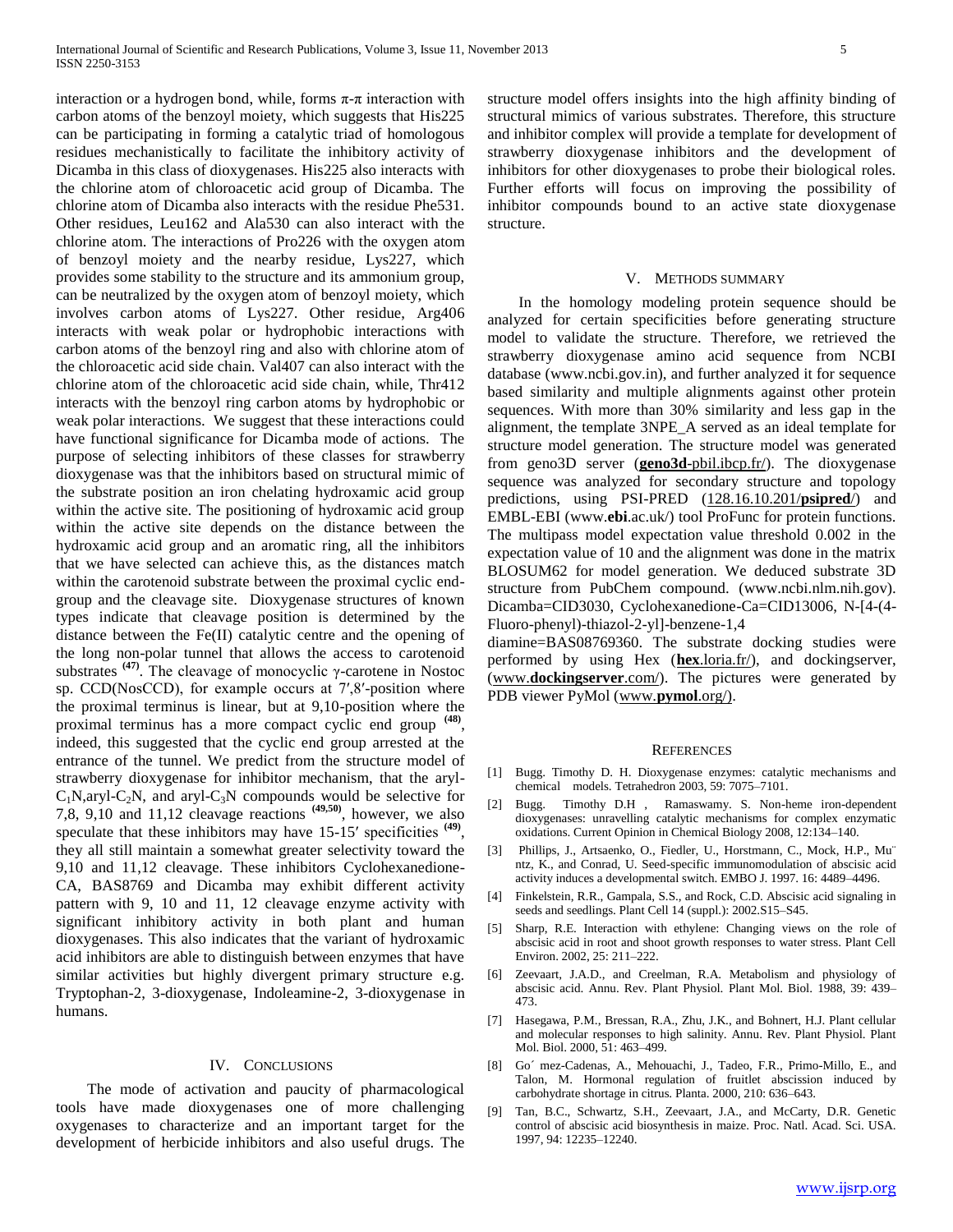- [10] Qin, X., and Zeevaart, J.A. The 9-cis-epoxycarotenoid cleavage reaction is the key regulatory step of abscisic acid biosynthesis in water-stressed bean. Proc. Natl. Acad. Sci. USA. 1999, 96: 15354–15361.
- [11] Schwartz, S.H., Tan, B.C., Gage, D.A., Zeevaart, J.A., and McCarty, D.R. Specific oxidative cleavage of carotenoids by VP14 of maize. Science. 1997, 276: 1872–1874.
- [12] Taylor, I.B., Burbidge, A., and Thompson, A.J. Control of abscisic acid synthesis. J. Exp. Bot. 2000, 51: 1563–1574.
- [13] Schwartz, S.H., Qin, X., and Zeevaart, J.A. Elucidation of the indirect pathway of abscisic acid biosynthesis by mutants, genes, and enzymes. Plant Physiol. 2003a, 131: 1591–1601.
- [14] Melvin, Andrew., Mudie, Sharon., Rocha, Sonia. The chromatin remodeler ISWI regulates the cellular response to hypoxia: role of FIH. Molecular Biology of the Cell. 2011; 22: 4171-4179.
- [15] Zhang, Yang., Kang, Seong A., Mukherjee, Tathagata., Bale, Shridhar., Crane, Brian R. Begley, Tadhg P., Ealick, Steven E. Crystal Structure and Mechanism of Tryptophan 2,3- Dioxygenase, a Heme Enzyme Involved in Tryptophan Catabolism and in Quinolinate. Biosynthesis. Biochemistry. 2007; 46, 145-155.
- [16] Yang, Cheng., Pflugrath, James W.. Camper, Debra L., Foster, Mendy L., Pernich, Daniel J., Walsh, Terence A. Structural Basis for Herbicidal Inhibitor Selectivity Revealed by Comparison of Crystal Structures of Plant and Mammalian 4-Hydroxyphenylpyruvate Dioxygenases. Biochemistry, 2004, 43, 10414-10423.
- [17] Ryle, M. J., and Hausinger, R. P. Non-heme iron oxygenases, Curr. Opin. Chem. Biol. 2002; 6: 193-201.
- [18] Crouch, N. P., Adlington, R. M., Baldwin, J. E., Lee, M. H., and Mackinnon, C. H. A mechanistic rationalization for the substrate specificity of recombinant mammalian 4-hydroxyphenylpyruvate dioxygenase (4- HPPD), Tetrahedron 1997; 53:6993-7010.
- [19] Auldridge, M. E., McCarty, D. R., and Klee, H. J. Curr. Opin. Plant Biol. 2006, 9:315–321
- [20] von Lintig, J., and Vogt, K. Filling the gap in vitamin A research. Molecular identification of an enzyme cleaving beta-carotene to retinal. J. Biol. Chem. 2000; 275:11915–11920.
- [21] Wyss, A., Wirtz, G., Woggon, W. D., Brugger, R., Wyss, M., Friedlein, A., Bachmann, H., and Hunziker, W. Biochem. Biophys. Res. Commun. 2000, 271: 334–336.
- [22] Kiefer, C., Hessel, S., Lampert, J. M., Vogt, K., Lederer, M. O., Breithaupt, D. E., and von Lintig, J. J. Biol. Chem. 2001, 276:14110–14116.
- [23] Hu, K. Q., Liu, C., Ernst, H., Krinsky, N. I., Russell, R. M., and Wang, X. D. J. Biol. Chem. 2006, 281:19327–19338.
- [24] Dudareva, N., Negre, F., Nagegowda, D. A., and Orlova, I. Crit. Rev.Plant Sci. 2006, 25: 417–440.
- [25] Bouvier, F., Suire, C., Mutterer, J., and Camara, B. Plant Cell 2003, 15:47– 62.
- [26] Pallett, K. E., Little, J. P., Sheekey, M., and Veerasekaran, P. The mode of action of isoxaflutole I. physiological effects, metabolism, and selectivity, Pestic. Biochem. Physiol. 1998; 62:113-124.
- [27] Mitchell, G., Bartlett, D. W., Fraser, T. E. M., Hawkes, T. R., Holt, D. C., Townson, J. K., and Wichert, R. A. Mesotrione: a new selective herbicide for use in maize, Pest Manage. Sci. 2001; 57:120-128.
- [28] Cerone, R., Holme, E., Schiaffino, M. C., Caruso, U., Maritano, L., and Romano, C. Tyrosinemia type III: diagnosis and ten-year follow-up, Acta Paediatr. 1997, 86:1013-1015.
- [29] Endo, F., Kitano, A., Uehara, I., Nagata, N., Matsuda, I., Shinka, T., Kuhara, T., and Matsumoto, I. Four-hydroxyphenylpyruvic acid oxidase deficiency with normal fumarylacetoacetase: a new variant form of hereditary hypertyrosinemia, Pediatr. Res. 1983, 17:92-96.
- [30] Sanchez-Amat, A., Ruzafa, C., and Solano, F. Comparative tyrosine degradation in Vibrio cholerae strains. The strain ATCC 14035 as a prokaryotic melanogenic model of homogentisate releasing cell, Comp. Biochem. Biophys. 1998, B119: 557-562.
- [31] Tomoeda, K., Awata, H., Matsuura, T., Matsuda, I., Ploechl, E., Milovac, T., Boneh, A., Scott, C. R., Danks, D. M., and Endo, F. Mutations in the 4 hydroxyphenylpyruvic acid dioxygenase gene are responsible for tyrosinemia type III and hawkinsinuria, Mol. Genet. Metab. 2000, 71:506- 510.
- [32] Holme, E., and Lindstedt, S. Tyrosinaemia type I and NTBC (2-(2-nitro-4trifluoromethylbenzoyl)-1,3-cyclohexanedione), J. Inherited Metab. Dis. 1998,21:507-517.
- [33] Norris, S. R., Barrette, T. R., and DellaPenna, D. Genetic dissection of carotenoid synthesis in Arabidopsis defines plastoquinone as an essential component of phytoene desaturation, Plant Cell 1995, 7: 2139-2149.
- [34] Kaschani, F., and van der Hoorn, R. Curr. Opin. Chem. Biol. 2007, 11: 88– 98.
- [35] Han, S. Y., Kitahata, N., Sekimata, K., Saito, T., Kobayashi, M., Nakashima, K., Yamaguchi-Shinozaki, K., Shinozaki, K., Yoshida, S., and Asami, T. Plant Physiol. 2004, 135:1574–1582.
- [36] Kitahata, N., Han, S. Y., Noji, N., Saito, T., Kobayashi, M., Nakano, T., Kuchitsu, K., Shinozaki, K., Yoshida, S., Matsumoto, S., Tsujimoto, M.,and Asami, T. Bioorg. Med. Chem. 2006, 14:5555–5561.
- [37] Suzuki, A., Akune, M., Kogiso, M., Imagama, Y., Osuki, K., Uchiumi, T., Higashi, S., Han, S. Y., Yoshida, S., Asami, T., and Abe, M. Plant Cell Physiol. 2004, 45: 914–922.
- [38] Taylor, I. B., Sonneveld, T., Bugg, T. D. H., and Thompson, A. J. J.Plant Growth Regul. 2005, 24: 253–273.
- [39] Sergeant, Martin J. , Li, Jian-Jun., Fox, Christine., Brookbank, Nicola., Rea, Dean., Bugg, Timothy D. H.Thompson, Andrew J. Selective Inhibition of Carotenoid Cleavage Dioxygenases PHENOTYPIC EFFECTS ON SHOOT BRANCHING\*. THE JOURNAL OF BIOLOGICAL CHEMISTRY 2009, VOL. 284, NO. 8, pp. 5257–5264.
- [40] Kontogiorgis, C. A., Papaioannou, P., and Hadjipavlou-Litina, D. J. Curr. Med. Chem. 2005, 12:339–355.
- [41] Rendina, Alan R., Felts, Judy M. Cyclohexanedione Herbicides Are Selective and Potent Inhibitors of Acetyl-CoA Carboxylase from Grasses. Plant Physiol.1988, 86: 983-986.
- [42] Gronwald, J.W., Anderson, R.N., Lee, C., Atrazine resistance in velvetleaf (Abutilon theophrasti) due to enhanced atrazine detoxification. Pestic. Biochem. Physiol. 1989; 34:149-163.
- [43] Anderson, M.P., Gronwald, J.W., Atrazine resistance in velvetleaf (Abutilon theophrasti) biotype due to enhanced glutathione-S-transferase activity. Plant Physiol. 1991.96:104-109.
- [44] Gray, J.A., Balke, N.E., Stoltenberg, D.E. Increased glutathione conjugation of atrazine confers resistance in a Wisconsin velvetleaf (Abutilon theophrasti). Pestic. Biochem. Physiol.1996; 55:157-171.
- [45] Hagood, E.S., Swann, C.W., Wilson, H.P., Ritter, R.L., Majek, B.A., Curran., W.S., Chandran, R. Pest Mangement Guide: Field Crops, Grain crops, Soybeans and forages. Virginia coop. Ext serv. publ. 2001; 456-016, Blacksberg: Virginia polytech, Inst and State Univ.
- [46] Yang, Cheng., Pflugrath, James W.. Camper, Debra L., Foster, Mendy L., Pernich, Daniel J., Walsh, Terence A. Structural Basis for Herbicidal Inhibitor Selectivity Revealed by Comparison of Crystal Structures of Plant and Mammalian 4-Hydroxyphenylpyruvate Dioxygenases. Biochemistry, 2004, 43, 10414-10423.
- [47] Messing, Simon A.J., Gabelli, Sandra B., Echeverria, Ignacia., Vogel, Jonathan T., Guan, Jiahn Chou., Tan, Bao Cai., Klee, Harry J.. McCarty, Donald R., Amzela, L. Mario. Structural Insights into Maize Viviparous14, a Key Enzyme in the Biosynthesis of the Phytohormone Abscisic Acid. The Plant Cell, 2010; 22: 2970–2980.
- [48] Scherzinger, D., and Al-Babili, S. Mol. Microbiol. 2008, 69:231-244.
- [49] Simkin, A. J., Schwartz, S. H., Auldridge, M., Taylor, M. G., and Klee, H. J. Plant J. 2004, 40: 882–892.
- [50] Burbidge, A., Grieve, T. M., Jackson, A., Thompson, A., McCarty, D. R., and Taylor, I. B. Plant J. 1999, 17: 427–431.
- [51] Kelley KB, Riechers DE Recent developments in auxin biology and new opportunities for auxinic herbicide research. Pest Biochem Physiol 2007, 89: 1–11.
- [52] Grossmann, K. Auxin herbicides: current status of mechanism and mode of action. Pest Manag Sci. 2009, 66: 113–120.

# **AUTHORS**

**First Author** – Alok Jha, Research Scholar, Department of Biotechnology, Indian Institute of Technology, Roorkee, Roorkee. E-mail: alok.gene@gmail.com, Phone: +919897594489